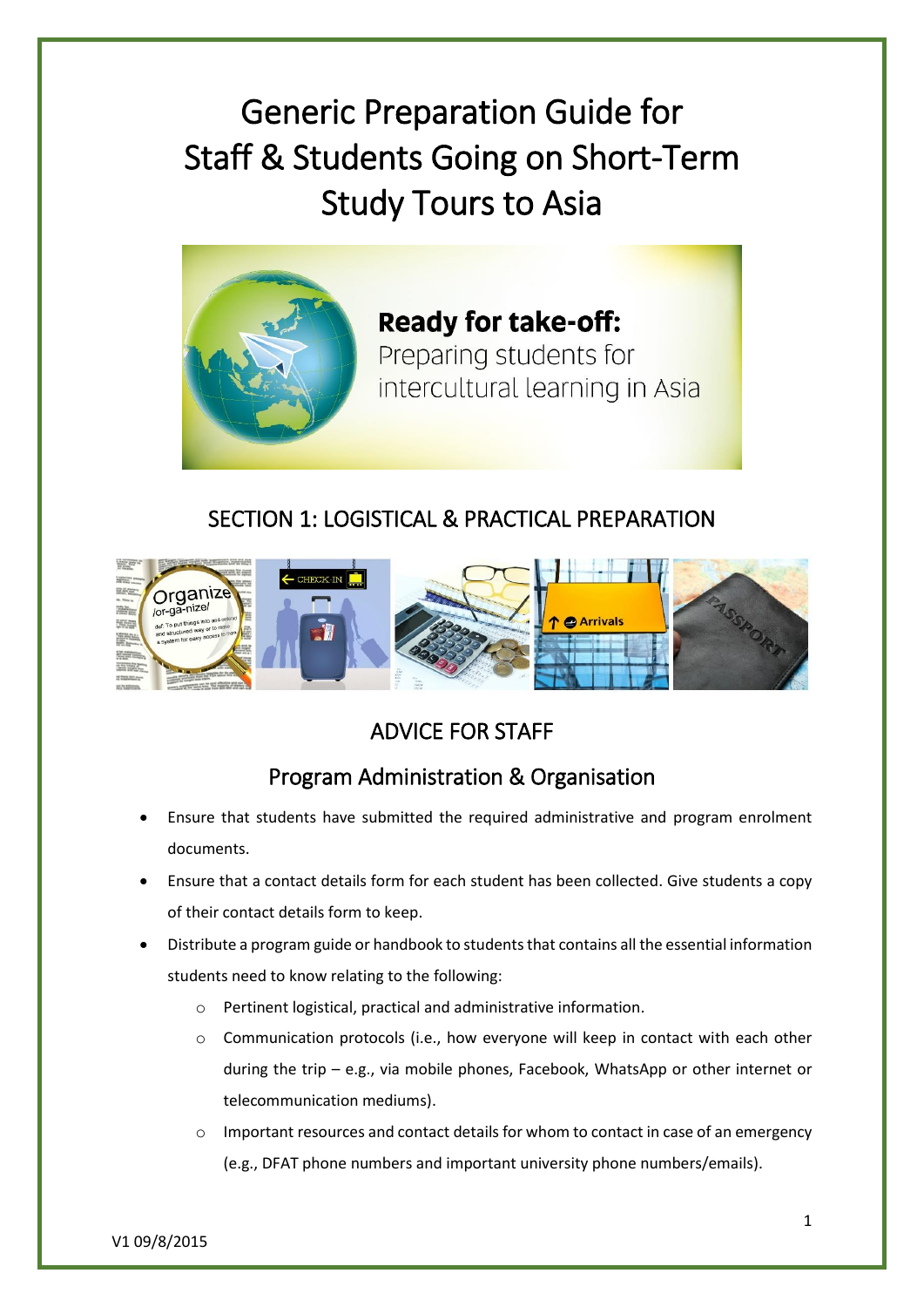- o What to bring on the trip.
- o What to expect on the trip.
- o Health and safety advice, and advice about risks.
- o Student and staff responsibilities (e.g., student behaviour expectations).
- o Culture and language information about the intended destination.
- o Academic and assessment information.
- Ensure students have a copy of the travel itinerary.
- Organise pre-departure activities to assist in students' preparation and invite relevant presenters to talk to the students.
- Organise social event/s to promote group bonding.
- Enable all program participants (including overseas buddies/mentors) to get to know each other via online mediums.
- Create a program website, Facebook page or discussion forum for program participants to engage with each other and as a source of information dissemination.
- Create a contact list of all the university departments, external providers and sources of support you have used to organise the program. This will assist program organisation, and will be helpful for any other staff members working on the program with you, or for future staff members.
- Create a post-trip strategy. Plan for activities and administrative tasks that need to be undertaken after the trip. These may include:
	- o Program participant de-briefing activities.
	- o Academic de-briefing and collection of assessments.
	- o Collection of participant feedback.
	- o Collection of talent-release forms (so that you have participants' permission to use photographs and video taken during the trip).
	- o Distribution of 'letters of achievement' for trip participants.
	- o Enlisting participants for the future (e.g., alumni participants may be asked to attend future program promotion and marketing activities, or to present at preparation seminars).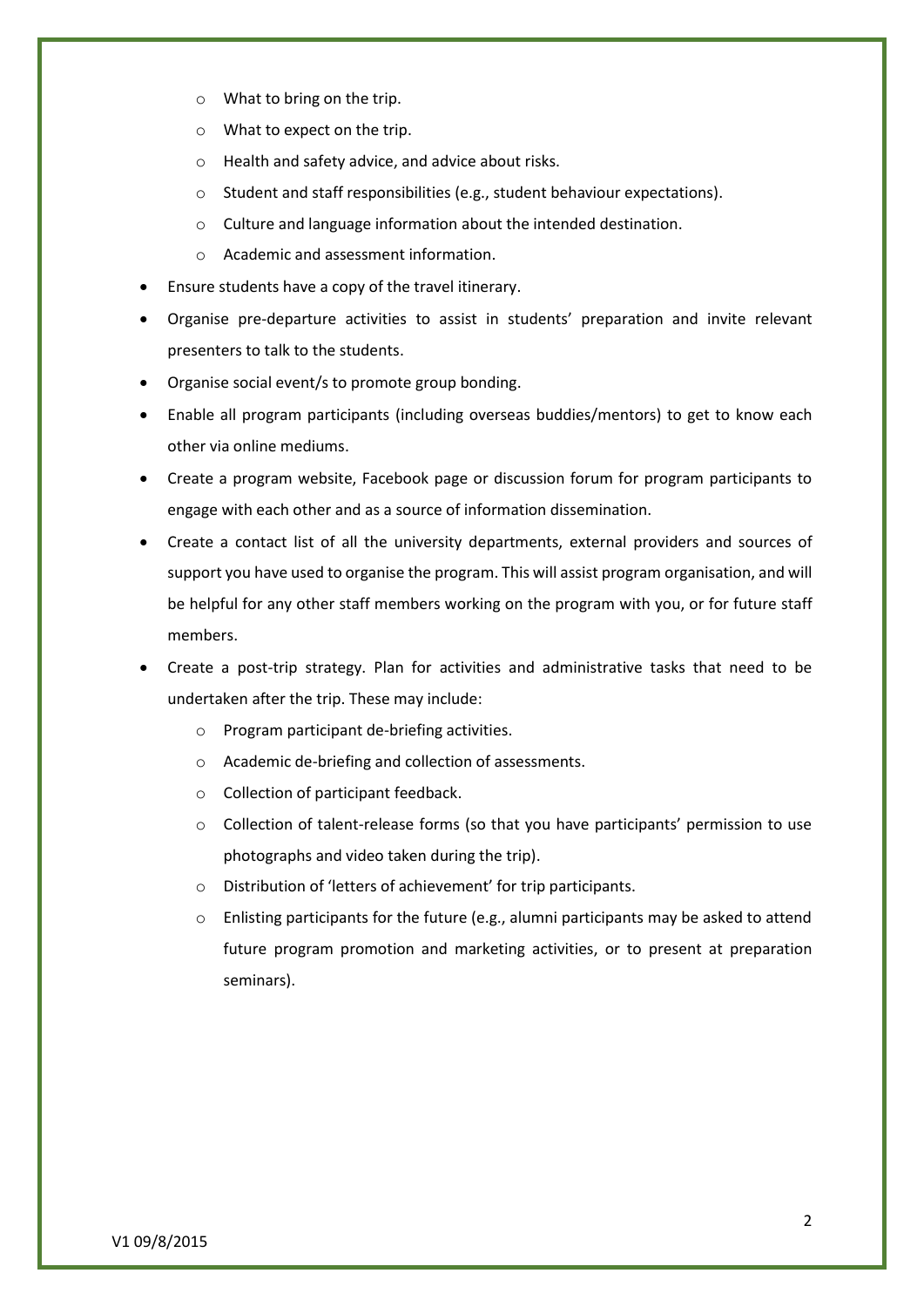### ADVICE FOR STUDENTS

#### Program Administration

- Always prepare for your trip well in advance. Allow sufficient time for administrative delays.
- Ensure that you have submitted all enrolment and administration documents required for your trip. If you are not sure what you need to submit, check with the program organisers (they may have a checklist you can use to get organised).
- Make sure you have a copy of the trip handbook, guide and handouts(if such documents have been provided).
- Make sure you have a copy of the travel itinerary.
- Take part in opportunities to engage with your fellow program participants face-to-face (e.g., at pre-departure activities) or online (e.g., via discussion forums, the program website or Facebook).
- Make sure you attend pre-departure preparation seminars or workshops, as important information will be conveyed by the trip organisers, and potentially, by special guest presenters.
- Attend pre-trip social events if such events have been organised, in order to meet with and get to know your fellow travellers.

#### Passport, Travel & Visa

- Get organised well in advance, as passports and visa applications can take a while to process.
- Make sure you have the correct type of visa to enter your host country (e.g., student visa rather than a tourist visa). Some points for consideration in determining the right kind of visa include:
	- $\circ$  Length of the trip (e.g., short-term study tour as opposed to semester-long exchange)
	- o Purpose of the trip (e.g., study tour, internship, work placement, work experience)
	- $\circ$  If you are being paid for any work you undertake while on your study tour program
- Always check with consulates and embassies regarding visa requirements.
- If you are intending to travel to more than one overseas destination, make sure you have the appropriate visa for each of those destinations, prior to leaving Australia.
- If you are intending to work while on your trip, check if there are any work limitations applicable to your specific visa.
- Ensure that you have a valid passport (i.e., one that does not expire within six months of your intended travel dates).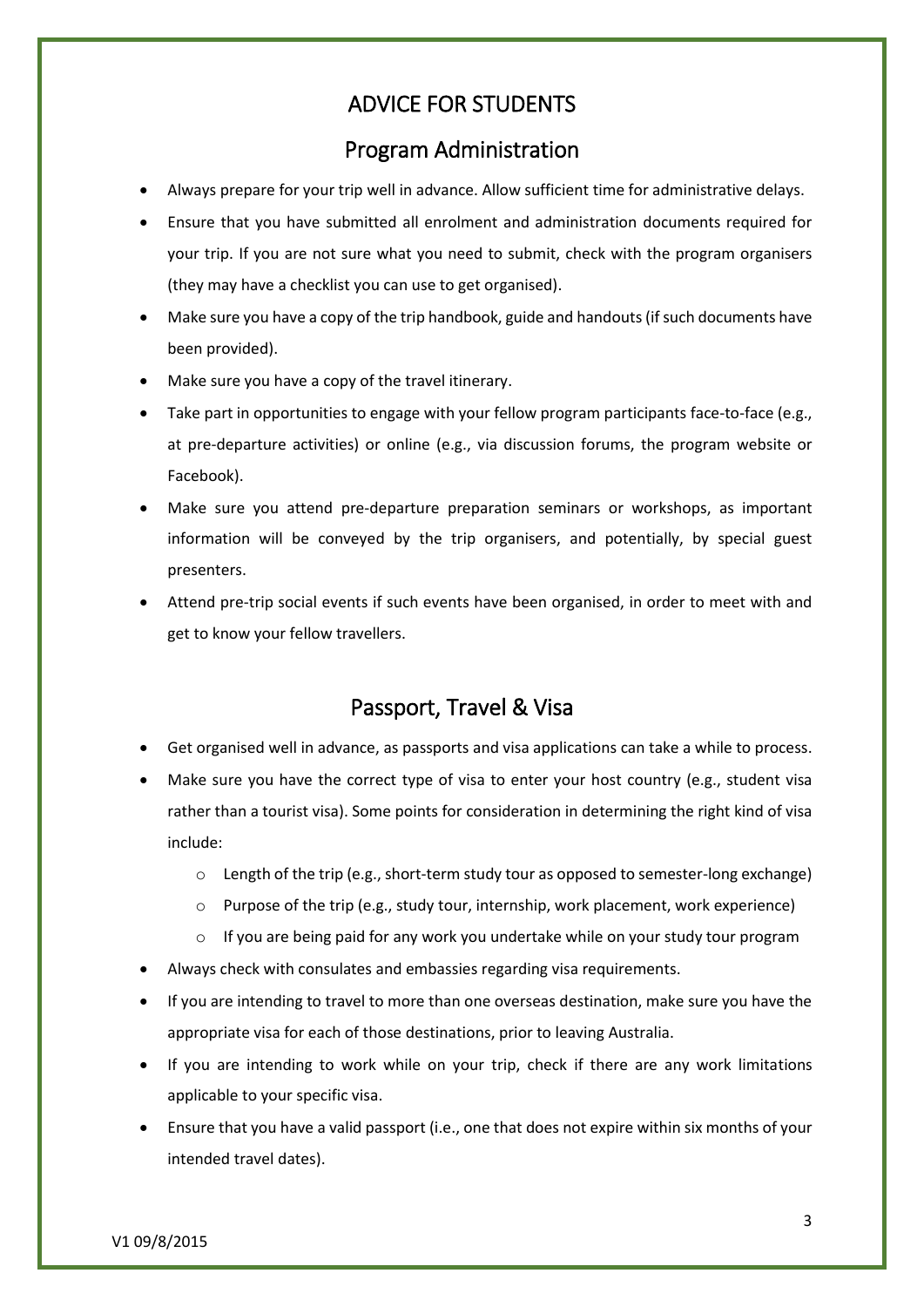- If you are a dual citizen, check the DFAT website to find out how this status affects your travel and visa conditions.
- Register with Smart Traveller and take the time to browse the Smart Traveller website. There are many excellent tips for travellers.
- It may be beneficial to apply for an international student identity card in order to obtain certain travel-related discounts.
- If you are intending to drive while overseas, you may need to apply for an international driving permit.
- If you are an Australian Permanent Resident, your visa status may be affected if you leave Australia. Check with the Department of Immigration and Border Protection regarding whether you require a Resident Return Visa.
- When purchasing airline tickets, it is useful to purchase a flexible ticket so that you can change your bookings if necessary. This may cost more, but is worth considering.
- Avoid purchasing one-way tickets if possible (i.e., always demonstrate that you will be travelling onwards from your current destination).

#### Packing Suggestions & Luggage Restrictions

- Be aware of what you need to bring with you. A good tip is to pack according to a checklist (program organisers may supply you with one).
- Be aware of baggage restrictions and prohibited items relating to your travel destinations and airlines.
- Bring your valuable items with you as carry-on luggage, in case your checked-in luggage is lost.
- Pack for variations in temperature (e.g., wear layers of clothing). Be aware of the weather conditions at your destination so that you are attired appropriately upon arrival.
- If you are intending to bring a large quantity of baggage out of Australia, a more cost-effective option is to send your excess baggage to your destination via an unaccompanied baggage service.
- Register any valuable items such as cameras and computers with Australian Customs prior to leaving Australia so you do not have to declare these items upon your return. Make sure you bring your receipts with you to demonstrate that the items are yours and have been previously purchased in Australia.
- Be aware of duty-free and GST conditions for items brought back into Australia.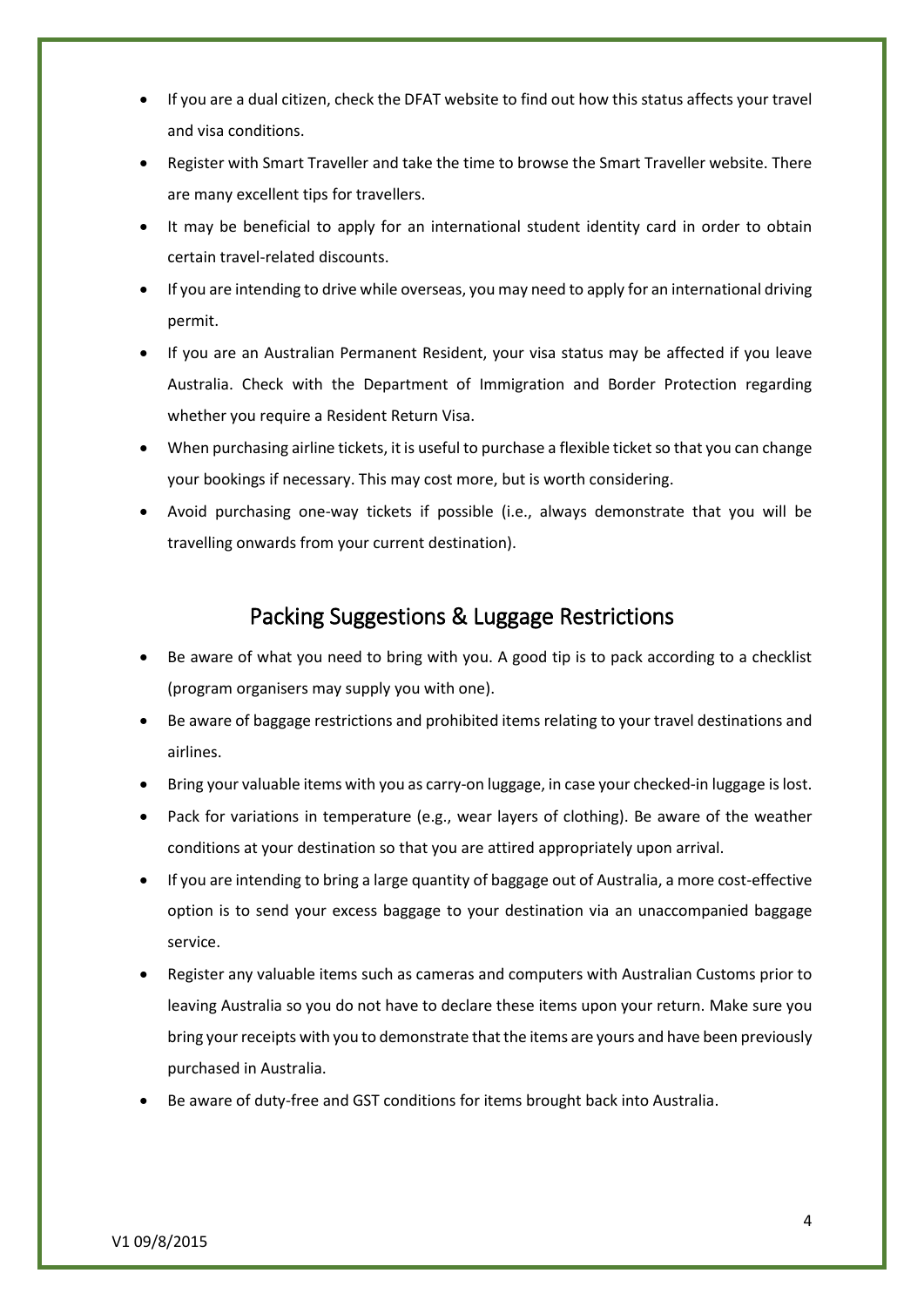### Accommodation & Arrival

- Apply for accommodation at your host institution, if applicable. Allow plenty of time to organise this as there can be administrative delays.
- If you are booking your own accommodation, consider aspects such as location and convenience in terms of access to transport and facilities.
- If you are intending to seek suitable accommodations upon arrival at your destination, make sure you arrive a few days earlier, before the commencement of your program.
- Try to arrive at your destination during office hours, if possible.
- Some hotels and hostels provide an airport pick-up service. Make arrangements for airport pick-up in your host country if this service is provided.
- Ensure that you have the name, address and contact numbers of your overseas accommodation providers or hosts. It is a good idea to have the details of your accommodations written in the language of the country you are travelling to, if English is not the main language.
- If your accommodation is already organised as part of the program, a good tip is to find out more about the nature of the accommodation (i.e., will you be sharing a room, what kind of facilities are there and how far away is the accommodation from other locations you will need to visit?).
- Obtain maps of your intended destination. Print out a map of the arrival terminal at the airport you will be flying to. This can assist you in navigating your way around the terminal upon arrival.
- Confirm your flights and accommodation arrangements at least 72 hours in advance.

#### Managing Money

- Once you are aware of your destination and the activities you will be undertaking while on your trip, plan a travel budget accordingly.
- Be aware of the ways and methods of paying for goods and services at your host destination. In some countries, it is a good idea to carry some local currency on you to pay for things, rather than using cheques or electronic modes of payment.
- Look up the different ways you will be able to access and use your own funds while overseas (e.g., Cirrus or Maestro services linked to your bank cards, cash passports, traveller's cheques or pre-loaded debit/credit cards).
- If you are intending to use travellers' cheques, write down the numbers of the cheques and keep this list separate from your cheques, in case the cheques are lost or stolen.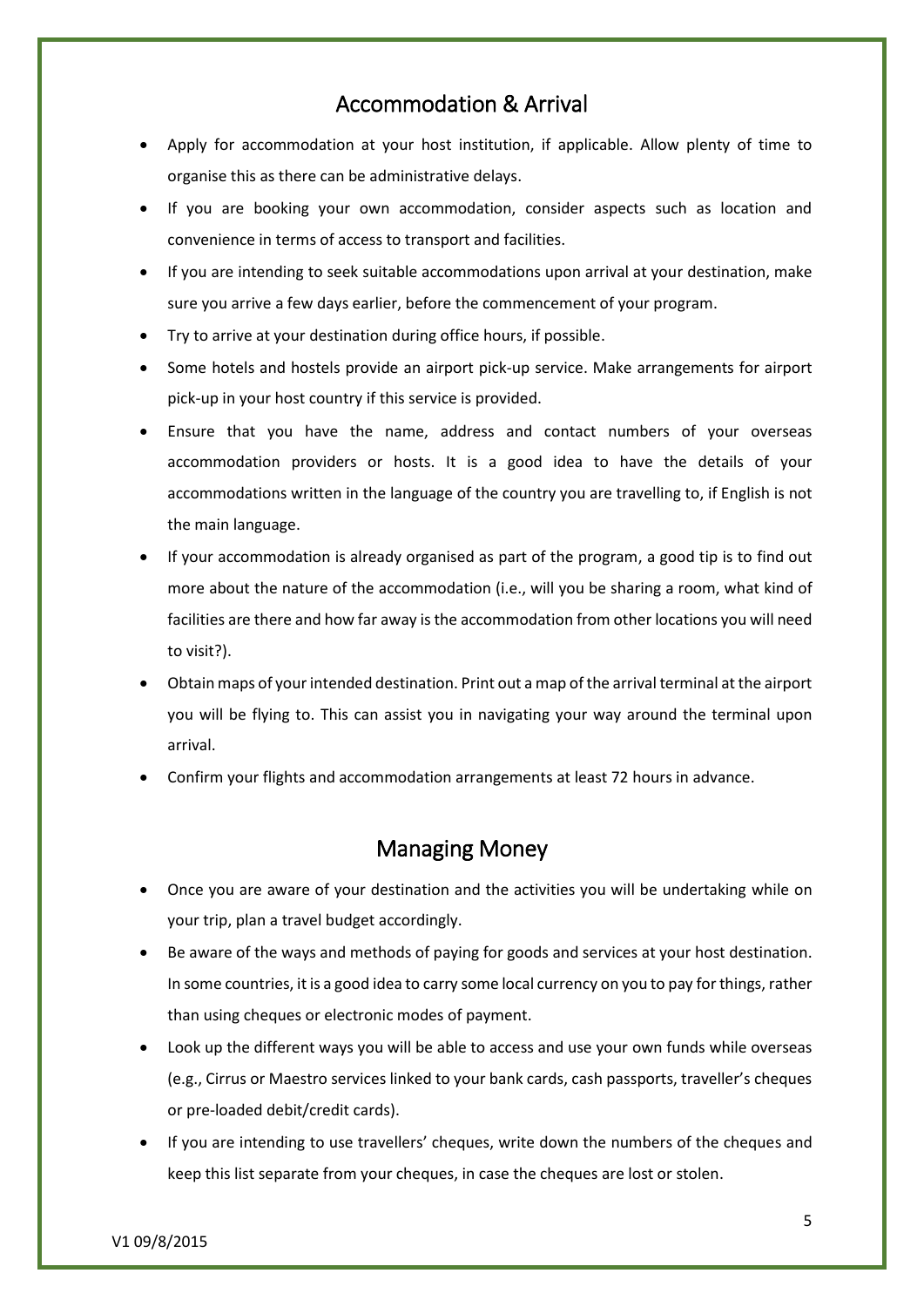- Look up currency exchange rates so you have an idea of what kind of foreign currency conversion values you can expect while on your trip.
- Make sure you have local currency in different denominations.
- As a precaution, it is a good idea to nominate a person from Australia to send you emergency money, if necessary. Look up the services that can do this for you.
- If you receive Centrelink benefits, you can still receive these benefits for up to 13 weeks of travel. Check with Centrelink if you have any questions about your payments or about reporting obligations.

### USEFUL LINKS

# General Information for Travellers (Australia)

 Department of Education, Employment and Workplace Training (DEEWR) – Study Overseas: Student Information Gateway

[www.studyoverseas.gov.au](http://www.studyoverseas.gov.au/)

#### Visa and Passports

- Visa and Passport advice <http://dfat.gov.au/travel/visas/Pages/visas-for-australians-travelling-overseas.aspx>
- Australian Passport Office (for applications, renewals and other passport queries) <https://www.passports.gov.au/Web/index.aspx>
- Australian Passport Information Service (for questions relating to Australian passports) [https://www.passports.gov.au/Web/BrochuresWebPages/BrochureAustraliaPassportInform](https://www.passports.gov.au/Web/BrochuresWebPages/BrochureAustraliaPassportInformationService.aspx) [ationService.aspx](https://www.passports.gov.au/Web/BrochuresWebPages/BrochureAustraliaPassportInformationService.aspx)
- Information for Australian dual citizens <http://www.smartraveller.gov.au/tips/dual-nationals.html>
- Resident Return Visas <http://www.immi.gov.au/Visas/Pages/155-157.aspx>

## Flights & Accommodation

STA Travel

[www.statravel.com.au](http://www.statravel.com.au/)

 Youth Hostels Membership Card (provides discounts at YHA hostels in Australia and around the world)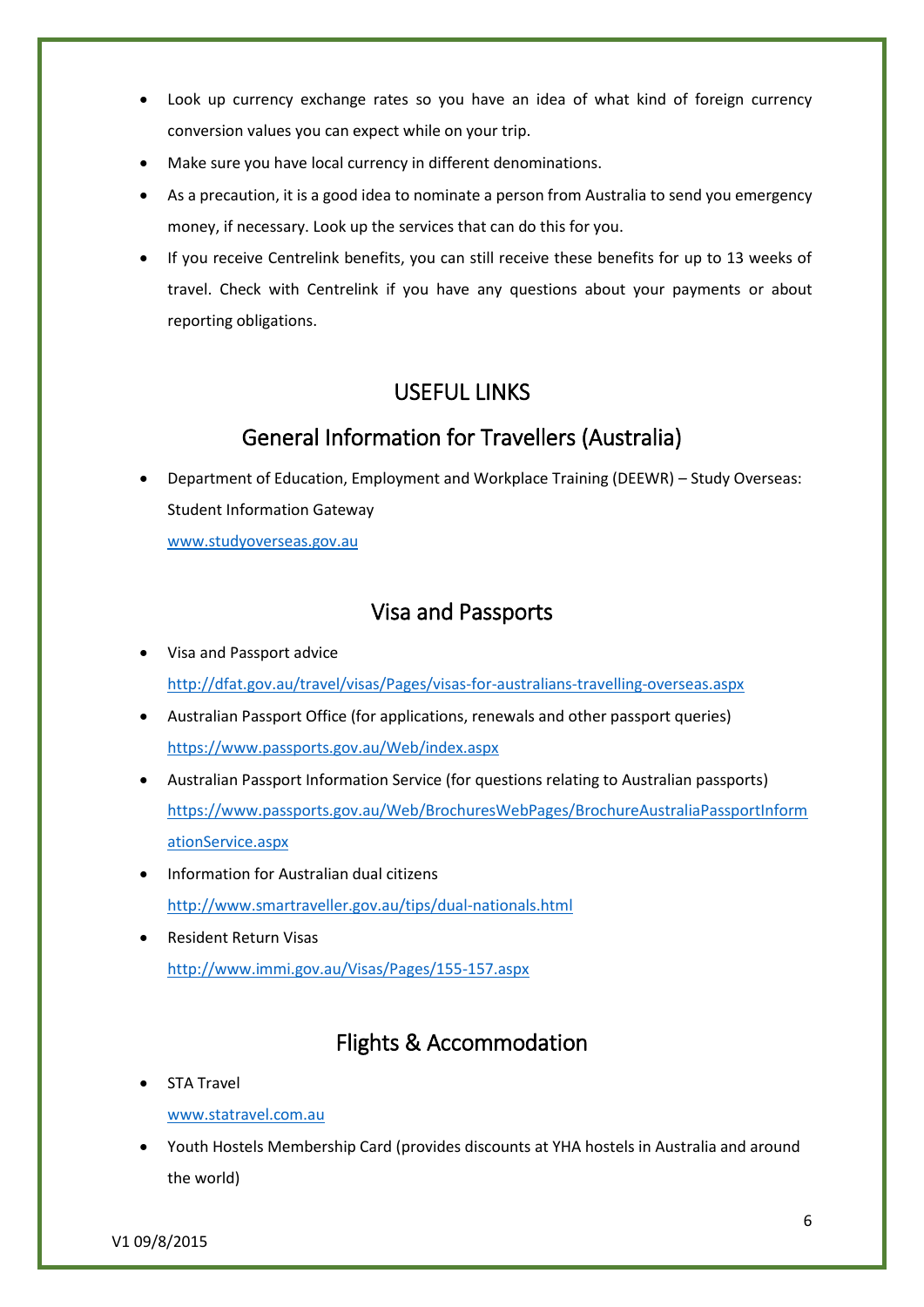<https://www.yha.com.au/membership/>

- Student Flights accommodation search <http://www.studentflights.com.au/accommodation>
- STA travel hotel and hostel search <http://www.statravel.com.au/hotels.htm>
- Youth Hostels International <https://www.hihostels.com/>

## Baggage and Customs

- Airline luggage restrictions for flights in/out of Australia <http://travelsecure.infrastructure.gov.au/>
- Know Before You Go (guide for travellers regarding customs) [http://www.customs.gov.au/webdata/resources/files/GuideforTravellers-](http://www.customs.gov.au/webdata/resources/files/GuideforTravellers-KBYGFinalAccessible.pdf)[KBYGFinalAccessible.pdf](http://www.customs.gov.au/webdata/resources/files/GuideforTravellers-KBYGFinalAccessible.pdf)
- Duty free rules <http://www.customs.gov.au/site/page4352.asp>
- Unaccompanied Baggage services <http://www.worldbaggage.com.au/> <http://www.packsend.com.au/airline-baggage-services> <http://www.jetta.com.au/>
- Australian Customs regulations and services [www.customs.gov.au/individuals/default.asp](http://www.customs.gov.au/individuals/default.asp)

# Driving Overseas

 International drivers' licence information [www.mynrma.com.au/travel/international-driving-permit.htm](http://www.mynrma.com.au/travel/international-driving-permit.htm)

## Money Management

- Travel Budget templates <http://www.budgetworksheets.org/worksheet/vacation-travel> <http://www.liferemotely.com/travel-advice/budget-and-money/35-sample-travel-budget>
- Exchange rate monitor <http://www.oanda.com/>
- Universal Currency Converter